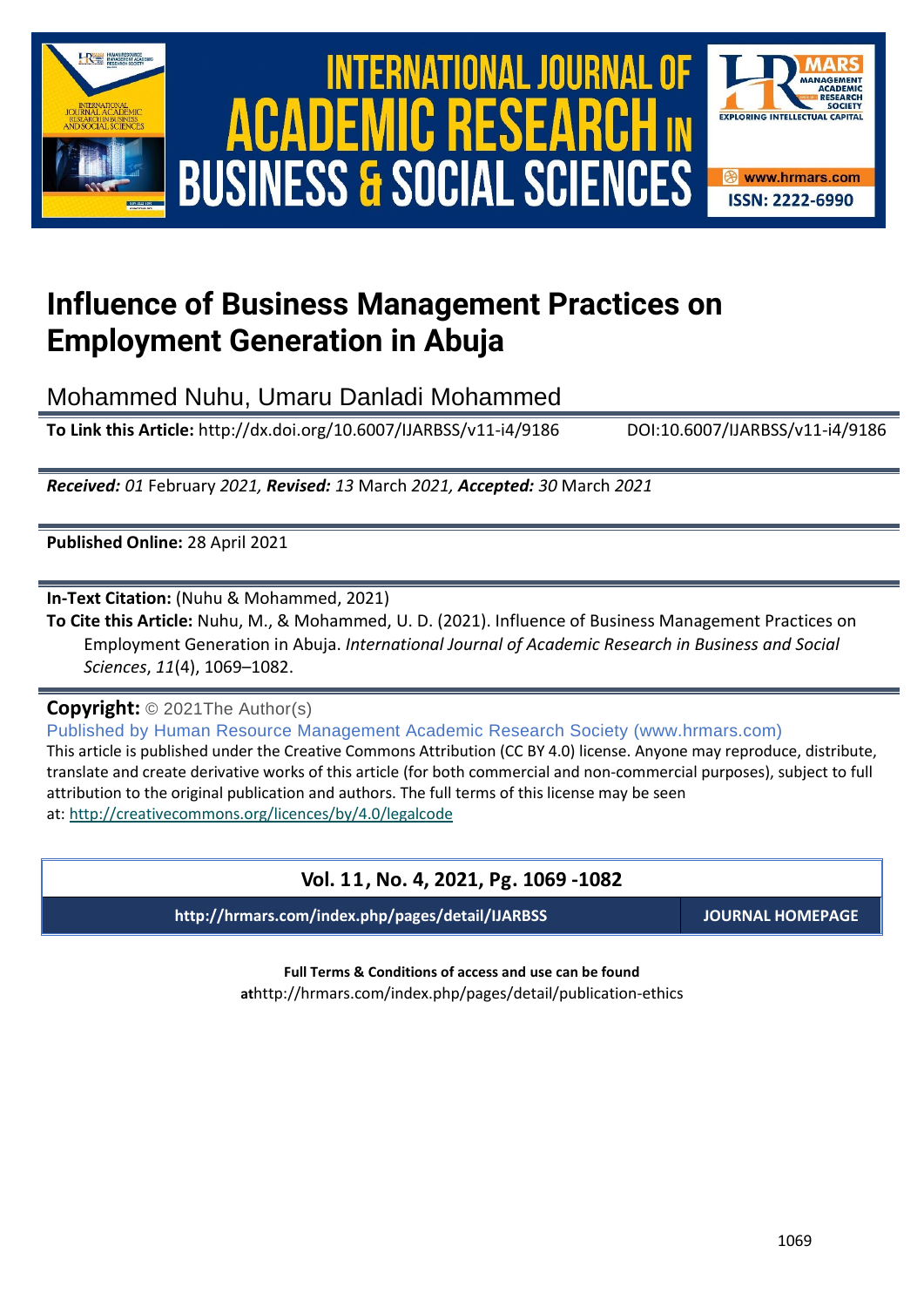

# **Influence of Business Management Practices on Employment Generation in Abuja**

# Mohammed Nuhu<sup>1</sup>, Umaru Danladi Mohammed<sup>2</sup>

Department of Business Management, Baze University, Abuja<sup>1</sup> Department of Business Administration, University of Abuja² Email: mohammed.nuhu12@yahoo.com

# **Abstract**

The issue of unemployment among graduates is alarming and the order of the day globally especially in Nigeria. Businesses address the issue through employment generation efforts which have a significant influence on the world economic growth. The main objective of the study is to investigate the influence of business management practices and employment generation in Abuja. This study adopted a survey research method which involved the use of primary survey. To test hypotheses of the study, from a population of 3,870, 363 were selected from the target population using Taro Yamani (1967) formulae. The study adopted stratified random sampling technique. Out of a total of 363 copies of a questionnaire administered, 321 copies of the questionnaire were returned out of which 11 were invalid. The valid number of 310 copies of questionnaire was used for the analysis. The study used regression analysis with the aid of SPSS software version 22. The results also revealed that there is a positive significant influence of managerial intent on employment generation in Abuja. Also, the finding shows that there is a positive significant influence of managerial orientation on employment generation in Abuja. Hence, there is a positive significant influence of managerial perception on employment generation in Abuja. The study recommended that, the government should provide business management education programs (managerial orientation, intent, and perception) for graduates. Also, management should focus on nurturing the practical and qualities of business management. Again, government should support and assist graduates through government agencies such as NYSC to fully develop their practical skills in business management.

**Keyword:** Business Management Practices, Managerial Intent, Managerial Orientation, Managerial Perception, Employment Generation

### **Introduction**

The spectacle of graduates leaving universities and other tertiary institutions without employable skills. Creating a new business is a stressful task that needs basic managerial background. Searching for wage or salary employment on the other hand is also demanding and stressful process due to the changes in the global economy and scarce job opportunities in the labour market. The crisis negatively affected labour market, in a situation where they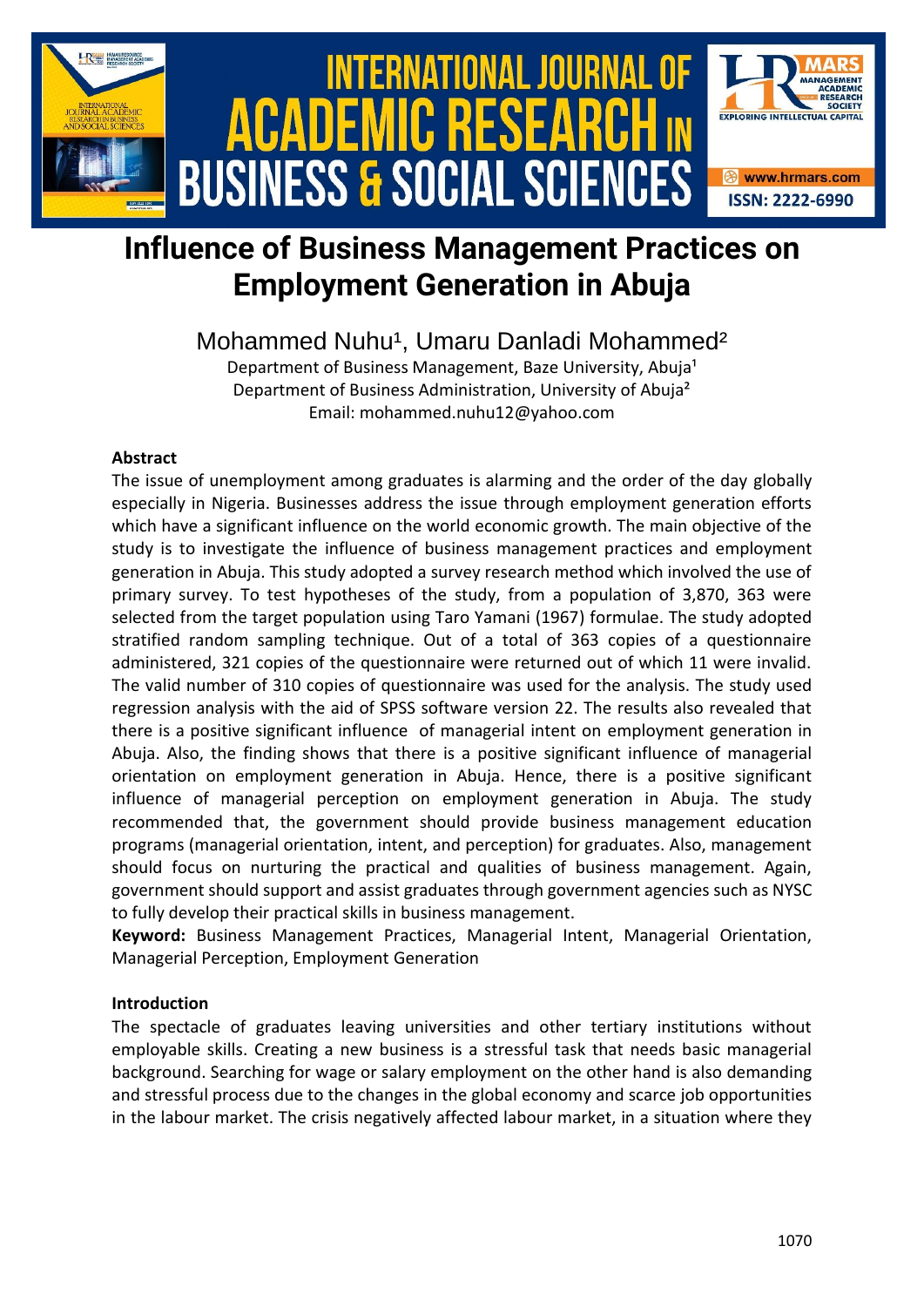were unable to accommodate the graduates from universities and institutions of higher learning (Ogundele, Akingbade, & Akinlabi, 2017).

Nowadays, inadequate job opportunities in the labour market have resulted in the number of problems in the society, such as mental illness, loss of confidence, depression, redundancy among others (Baron & Shane, 2015). This incidence forced individuals to find other alternative way out in order to survive. This dilemma forced wise persons among the graduates to venture into new businesses. Individual ability in adapting dynamic changes may give him/her resilience for starting a new business venture. Exploring and utilizing potential opportunities may result in creating new employment at the individual level and organizational level, which can lead to the sustainable economic development of the nations.

As a major engine of economic growth, business management accounts for the majority of new business development and job creation in the U.S. (Nuhu & Ahmed, 2017). During the last recession in the US, while large corporations downsized millions of jobs, entrepreneurs started new companies, which helped keep unemployment at record-low levels (Baron & Shane, 2015). Managerial activity increase employment (Kirchhoff & Phillips, 1988), impacting the economy at the regional level (Carree & Thurik, 2013; Acs & Storey, 2014) and national levels (Van Stel, Carree, & Thurik, 2015).

In Nigeria, poverty is described as a socio-economic problem that affects growth and development in the region (Nuhu & Ahmed, 2017; Ogundele&Olayemi, 2004). The Nigerian government has designed and embarked on several measures to reduce the degree of poverty and improve the social well-being of the people. Thus, the federal government has initiated several measures and policies to reduce the level of poverty and unemployed graduates among the masses. Business is one the measures embraced by the government to reduce mass poverty and unemployment in the country (Nuhu, Mohammed & Ahmed, 2018; Ogundele et al, 2017). Furthermore, this gives an insight to the magnitude of this study. Abuja is the capital of Nigeria that yield a large number of graduates from across the country.

There are federal universities, state universities and private universities in Nigeria that turn out well graduates yearly that cannot be employed by the governments and private businesses in Nigeria. This unemployment saga necessitates the shift in interest to managerial development and studies to deal with the worrisome issue.These unemployment crises have affected the labour market because the employment market can't not accommodate the graduates from these universities and institutions of higher learning. Nowadays inadequate job opportunities in the labour market resulted in the number of problems in the society such as mental illness, loss of confidence, depression, redundancy among have increased.

Again, several studies on businesses management concentrated on the contribution of businesses management to sustainable economic development, job creation, innovation and resource allocation, but there is little attention paid to the effect of business management practices (managerial orientation, intent, and perception) on employment generation in Abuja. The success of any business depends on many factors such as managerial orientation, intent, perception, but these are often neglected.Therefore, this provides an important gap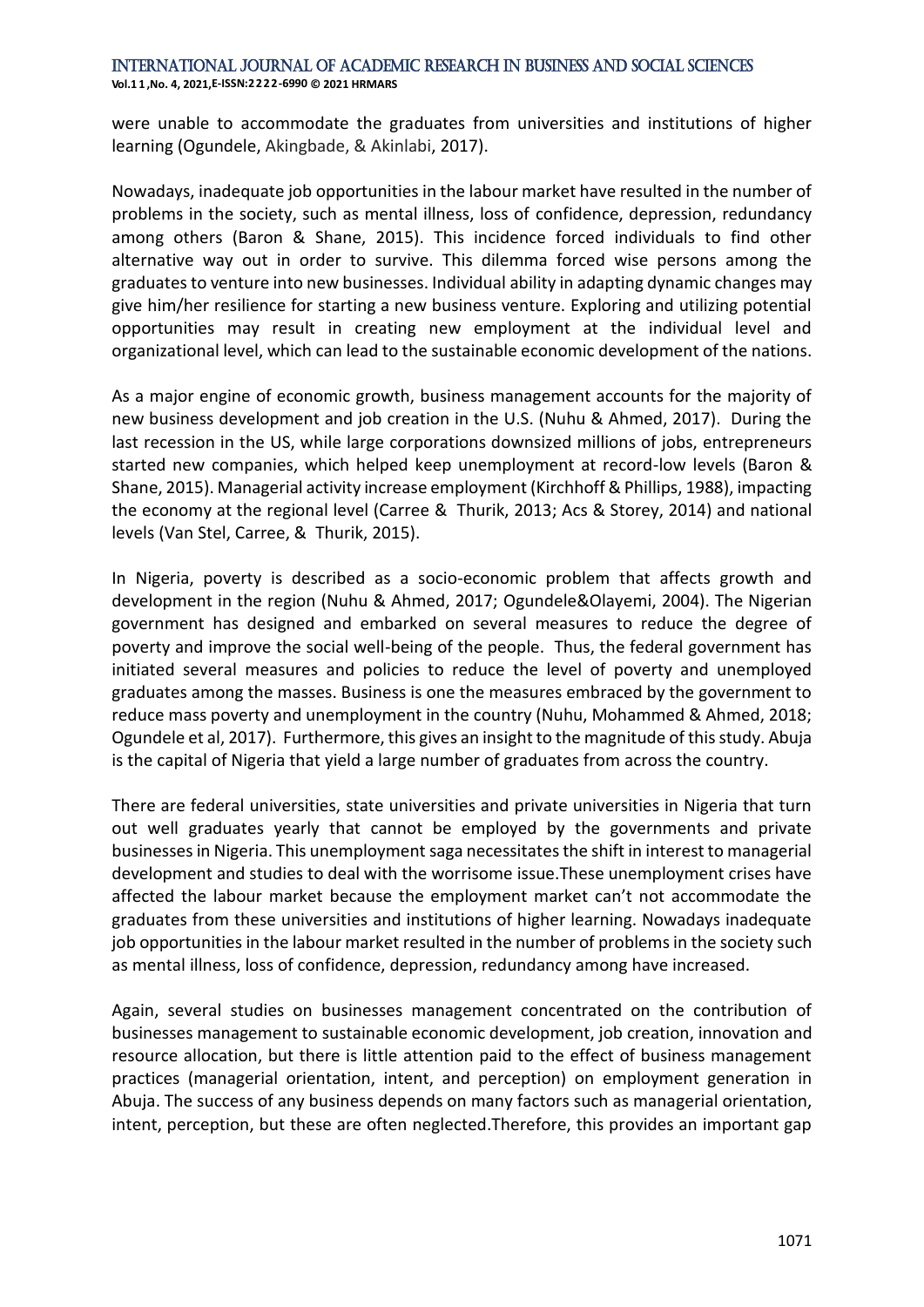**Vol.1 1 ,No. 4, 2021,E-ISSN:2222-6990 © 2021 HRMARS**

for conducting this study. Hence, this study investigates the influence of business management practices on employment generation in Abuja.

#### **Literature Review**

Business management is seen as only emerging transition economies (and it is very unequally developed in developing countries), researchers are able to observe "out-of-steady-state" phenomena and glimpse at the development of business management. From this perspective, the study of business management in Nigeria might be more revealing than if it were to be conducted in advanced industrialized countries where the development of the business has generally been more successful, is more in steady state and exhibits less variation. The next section is the reviewed of employment generation as the dependent variable in this study.

### **Employment Generation**

Employment generation is the process of perceiving an opportunity and respond upon the opportunity. It also involves innovation, it assumed that something is created from nothing and resources are being harmonized in a new dimension. Employment generation is at the heartbeat of business management (Nuhu, Mohammed & Ahmed, 2018). Prior research on employment generation has mentioned many antecedents that distinguish entrepreneurs from that of non- entrepreneurs.

Many scholars in the early stage of developing business management promulgated that employment generation is the heartbeat of business management (Ayoade & Agwu, 2016). Employment generation in this study would be determined by the above variables in order to know their relationship. There are many studies that show a positive relationship between employment generation, firm survival and changes in technology (Nkechi, Ikechukwu, & Okechukwu, 2012). This study would focus on business management practices and employment generation in Abuja.

Meanwhile, in a similar definition given by Younas and Bari, (2020) stated that employment generation stands at the nexus of lucrative opportunities and enterprising individuals. Employment generation can take many forms such as joint venture between two or more persons, or as a corporate venture, or as an independent venture managed by one or more persons acting in their own self-interest (Osabohien, Matthew, Gershon, Ogunbiyi, & Nwosu, 2019). In the past decade, there were various studies on employment generation and different variables were used by different scholars, with the aim of finding relationship and building employment generation determinants. The next sections are reviewed of the independent variables (proxies) such as Managerial Intent, orientation and perception.

### **Managerial Intent**

Managerial intent is defined as an individual's intention to become a job giver, not a job seeker in the near future. Intent is a state of mind directing a person's attention (and therefore experience and action) toward a specific object or a path in order to achieve something (Bird, 2019). A number of researchers have examined the concept of intention. James, Delia and Wann (2019) construed it as an independent faculty of the mind, operating through a person's attention (holding the intended image in the mind) and consent (inner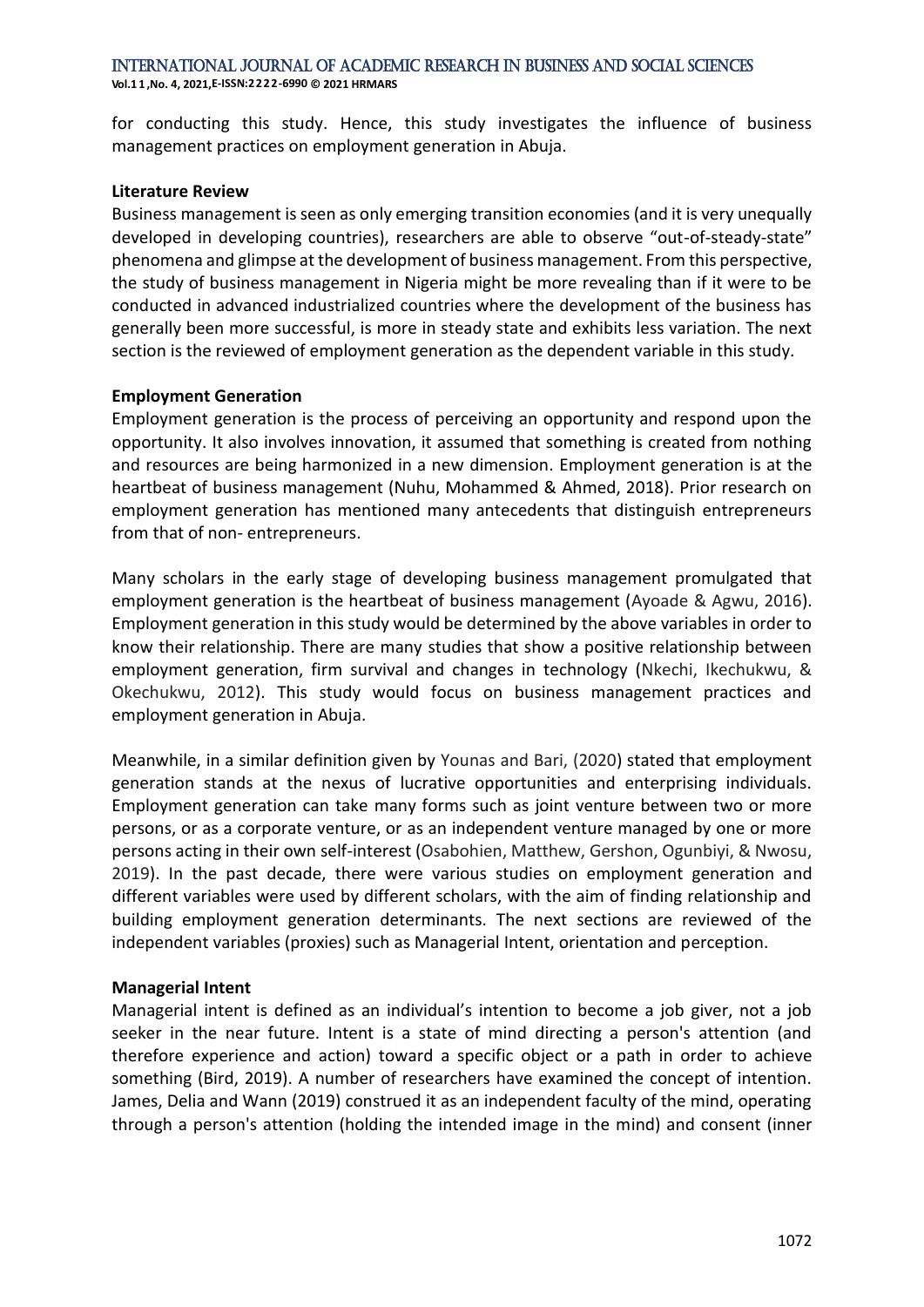**Vol.1 1 ,No. 4, 2021,E-ISSN:2222-6990 © 2021 HRMARS**

dialog or self-talk which says, "Let it be so"). However, intent addressed the tension and showed that a person's intentions sustain value or effort despite interruptions.

Searle, Litts and Kafai (2018) have focused on processes that build or define intention, suggesting that how individuals express promises and goals is important. Since this study is concerned with individual's intent to engage in entrepreneurial behavior, which is aimed to reduce unemployment or participating any entrepreneurial activity in an existing firm (Abisuga-Oyekunle, Patra, &Muchie, 2020; Nuhu, Mohammed &Ahmend, 2018). They argued that intentional elements, such as expectation, attention, and belief, have on behavioral outcomes. Managerial intent is the state of mind that directs and guides the actions of the entrepreneur toward the development and the implementation of new business concepts (Khalil, Khalil, & Khan, 2019) Personal profile such as experience, characteristics, personality and social context such as government deregulation of industries or redundancies may contribute in the formation of managerial intent (Bird, 2019).

Widiger, Sellbom, Chmielewski, Clark, Deyoung, Kotov and wright (2019) considered the decision to become an entrepreneur as voluntary and conscious. Therefore, business management may be viewed as a process that occurs over time (Zaid, Jaaron, & Bon, 2018). In this sense, managerial intent would be a necessary step in the evolving and –sometimeslong-term process of venture creation (Searle et al, 2018). The intent to start up, then, would be a previous and a determinant element towards performing managerial behaviors (Widiger et al, 2019)

Israel and Johnmark, (2014) in their study managerial mindset among female university students of Jos, Nigeria, the researchers point out that, perception of business management, role model, and university role has significant effects on new venture creation. The study was adapted a sample size of about 400 female students from three faculties. The study analyzes the data through the means of simple percentage and transforms it into tables and charts. The study found a weak relationship between teaching businesses management and female students' managerial mindset.

In another trend of research, the study of Teixeira and Davey (2010) was conducted on 4,413 students enrolled in Portuguese higher education institutions, with the aim of determining the attitudes of higher education students to new venture creation in Portugal. The study used students' personality, (risk, creativity) managerial experience, knowledge, awareness, interest, contextual factors role models and professional experience as a determinant of managerial venture creation. The study found that students enrolled in non- universities (i.e. Polytechnics) are having more effective and potentially managerial propensities.In line with the above empirical literature reviews with many mix findings, the following hypothesis were developed:

*There is no influence of business management intent on employment generation in Abuja.*

### **Managerial Orientation**

Managerial orientation is defined as an individual's attitude towards engaging in managerial activities, be it within an existing firm or creating a new venture. This attitude could be either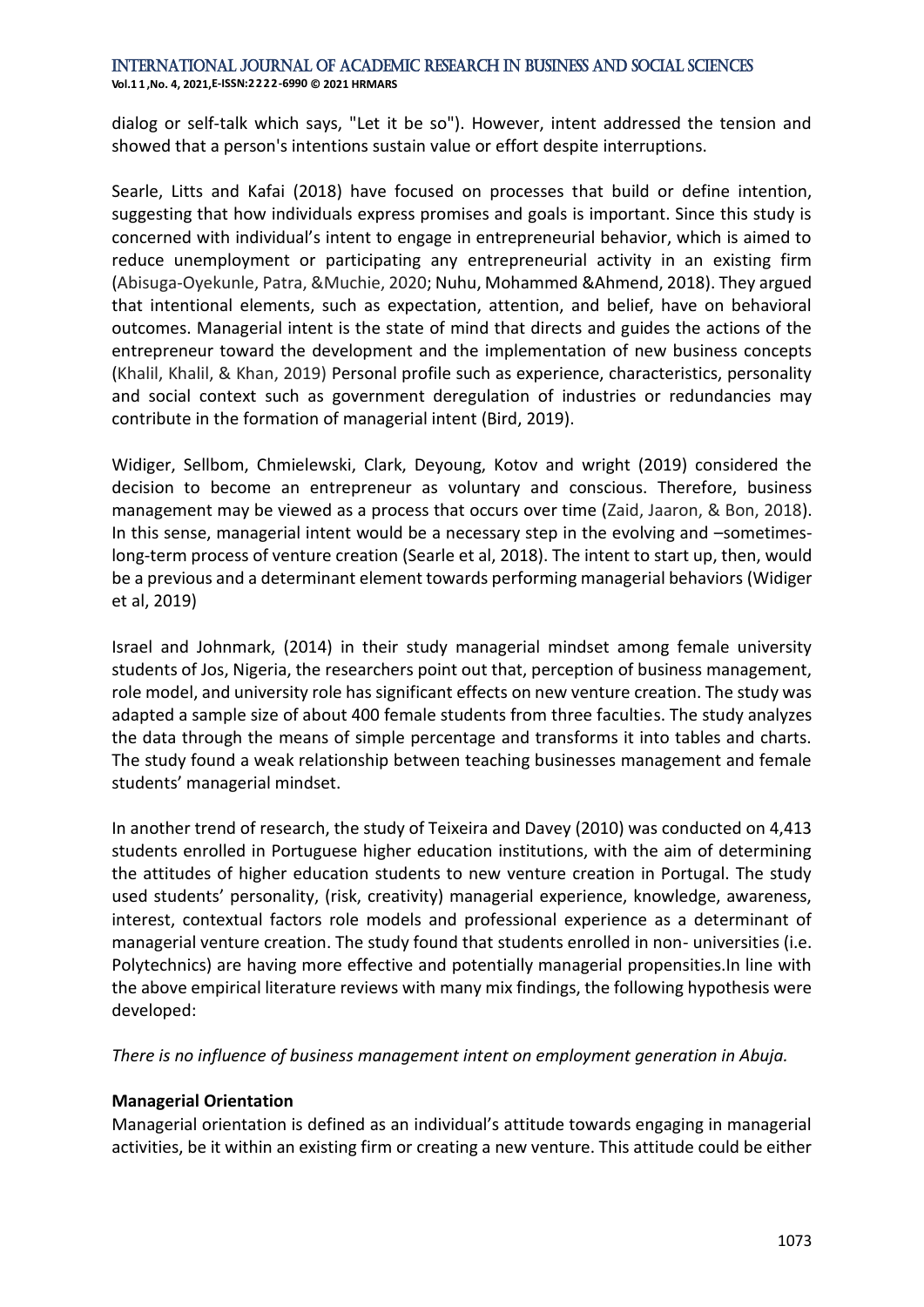**Vol.1 1 ,No. 4, 2021,E-ISSN:2222-6990 © 2021 HRMARS**

favourable or unfavourable. Managerial orientation has received conceptual and empirical back up, by different authors over a period of time. Managerial orientation is one of the strategic areas of business management where scholars prioritize in developing it. This study evaluates the cumulative knowledge on the relationship between managerial orientation and employment generation. Individuals who have a managerial orientation can stand independently by applying the concept of innovation, risk- taking and proactive to the competitors positively in order to explore market opportunities. Managerial orientation creates awareness among students that can help them to set up a new enterprise after their graduation.

Managerial orientation has been examined empirically in studies that have defined this construct at the firm level. It is probable (Aburumman, Salleh, Omar, & Abadi, 2020) that has provided a useful starting point for the concept of managerial orientation. He suggested that a management firm is one that "engages in product market innovation, undertakes somewhat risky ventures, and is first to come up with 'proactive' innovations, beating competitors to the punch".

Accordingly, he used the words "innovativeness," "risk taking," and "pro-activeness" to characterize a firm that is manageable. Later-coming researchers have adopted an approach based on Miller's (1983) original conceptualization (Aburumman et al., 2020). For example, the frequently-cited piece by Aburumman et al, (2020) investigated the managerial firms' performance in hostile and benign environments. In their study, the concept of "managerial, strategic posture" was measured using a scale that ranked firms as managerial if they were innovative, risk taking, and proactive.

More recently, Arshad, Rasli, Arshad, & Zain, (2014) added another two characteristics to the original concept proposed by Arshad et al, (2014) autonomy and competitive aggressiveness. Autonomy refers to an individual or a team's independent action to bring forth an idea or a vision and carry it through to completion. Competitive aggressiveness refers to a firm's propensity to directly and intensely challenge and outperform industry rivals in the marketplace. Due to its "liability of newness" (Aburumman et al, 2020), many researchers (Arshad et al, (2014) argued that an aggressive stance and intense competition are critical to the survival and success of new entrants.

For the purpose of this study, managerial orientation (EO) is defined as an individual's attitude toward managerial behaviors. Compared with the managerial orientation in the mainstream business management literature, the managerial orientation in this study is distinctly different. First of all, the level of analysis is different. However, it is not true that the two EO have nothing to do with each other. The dimensions of the original EO now are presumed to predict the current EO.In line with the above empirical literature reviews with many mix findings, the following hypothesis were developed:

*There is no influence of business management orientation on employment generation in Abuja.*

### **Business Management Perception**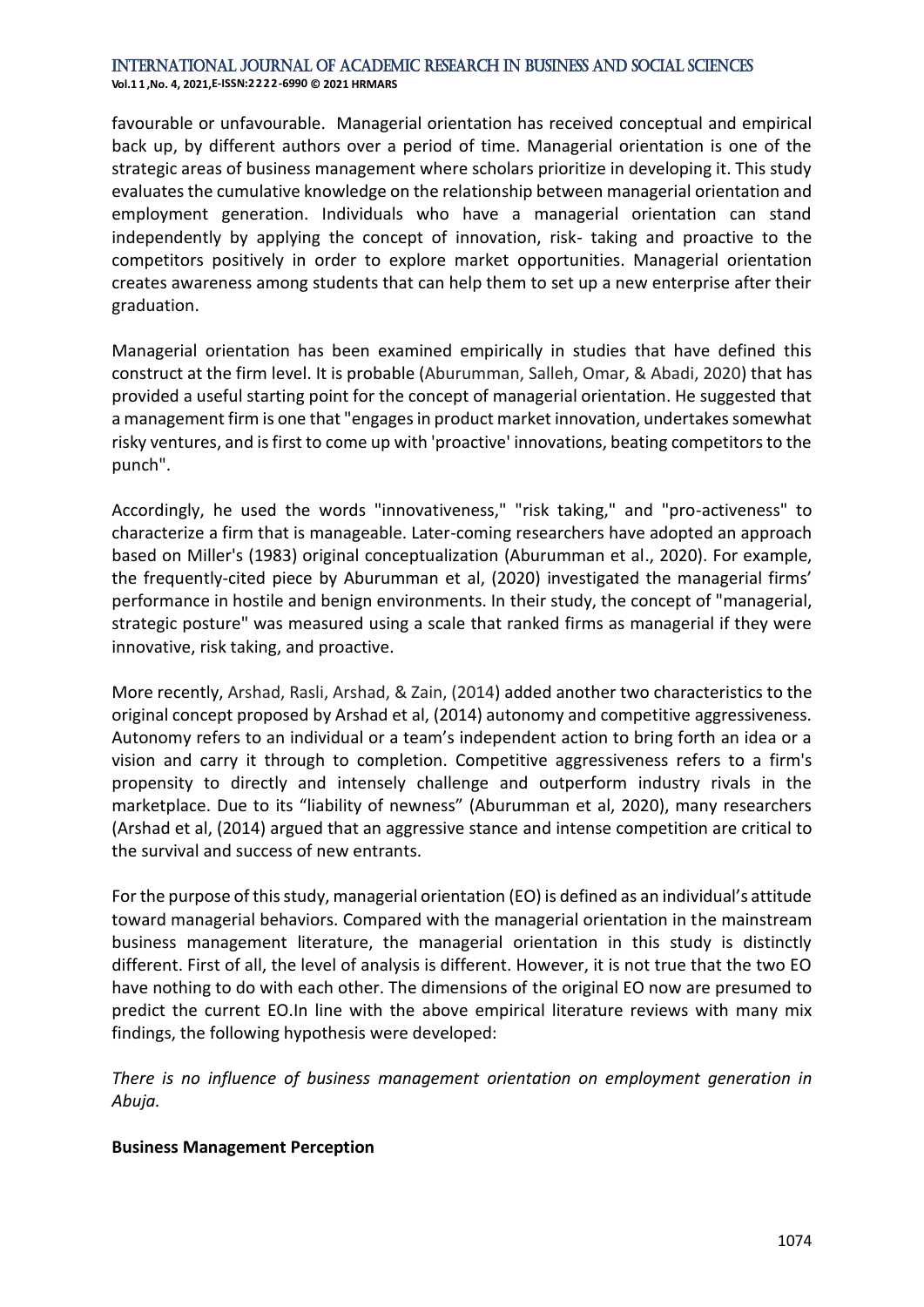**Vol.1 1 ,No. 4, 2021,E-ISSN:2222-6990 © 2021 HRMARS**

The concept of perception combines two key elements in business management, namely, perceived feasibility and perceived desirability. Perceptions play an important role in the discovery and creation views of business management (Hennekam, Bacouel-Jentjens, & Yang, 2020). There is a strong agreement that cognitive factors such as attitudes and perceptions towards business management has a significant role in the engagements in managerial employment(Hennekam et al, 2020). The business management perception of an individual is hardly over emphasizing due to its importance in employment generation. The business management perception is one of the issues this study would take a look into, in order to identify. Managerial perception can be defined as the perceived personal ability of an individual to discharge a given task.

Base on this notion individual can perform any activity or choose any career in line with his personal ability. In a similar study Arshad et al, (2014) argues that the choice to involve venture creation is depend of an individual characteristic and behaviors that are in line with business management perception. Self-perception theory enact that peoples come to know their own attitudes, emotions, and other internal factors partially by inferring them from observations of their own overt behavior and the circumstances on this behaviours (Teixeira and Davey 2010). Also, the author's proves that managerial behavior influences selfperception and also the activity may influence managerial perception.

Widiger et al, (2019) states that self-perception was popularized in the concept of business management by the work of (Widiger et al, 2019). The authors define self-perception as an attribution of personal competence and control which helps convert perceived failures into learning experiences. Aburumman et al, (2020) explains individual perception as a mechanism of predicting strategic risk taking through the mediating influence of self-efficacy. Individual ability and response to potential desirable opportunities has an important role to play toward shaping managerial perception.

Shapero, (1982) explains that a managerial intention totally depends on the feasibility and desirability perceptions of an individual and propensity to act. Krueger (2008) states two elements of perceived feasibility, which are perceived opportunity and availability of the resource. He opines that individuals are more likely to engage in startup activities when they are not concerned about resource problems. Therefore, business management individual perception is an important determinant of successful business ventures (Sanchez, 2013).

Shinnar, Oliver, & Frank, (2012) in their study, managerial perception and intentions: the role of gender and culture in three countries United States, Belgium and China. The study examines how culture and gender shape managerial perceptions and intentions within Hofstede's cultural dimensions framework and gender role theory. The study tested gender differences among university students in regard to managerial perceptions across three countries. The study found significant differences in barrier perceptions. The significant relationship between barriers perceptions of business management and managerial intentions was also identified in the study. The study also discovered that culture and gender seem to play a crucial role in shaping the managerial perceptions among students.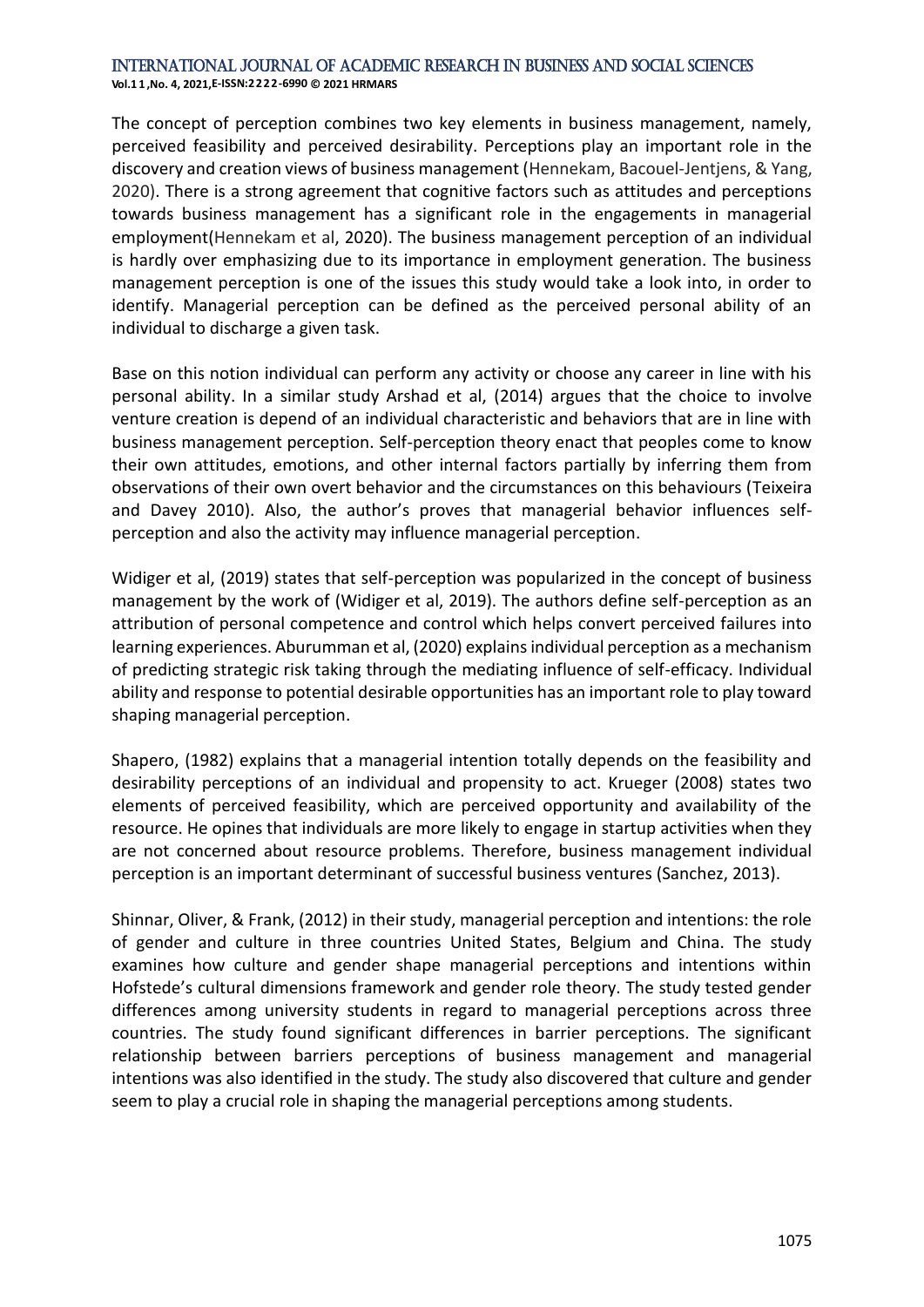**Vol.1 1 ,No. 4, 2021,E-ISSN:2222-6990 © 2021 HRMARS**

While other study contradicted the above, Davey, Plewa, & Struwig (2011) conducted a study on business management perceptions and career intentions of international students. The authors selected first-year business students from three universities from different locations. Their study, they choose African countries that are either developing (Uganda and Kenya) or emerging (South Africa) and four European developed nations (Finland, Germany, Ireland, and Portugal). The study aims to distinguish managerial intentions, attitudes towards business management, role models and managerial experience between African and European students. The study also aims to lay the foundation for future comparative study between developing and developed countries in the area of graduate business management.In line with the above empirical literature reviews with many mix findings, the following hypothesis were developed:

*There is no influence of business management perception on employment generation in Abuja.*

# **Theoretical Framework**

The main theoretical base of the study is theory of Planned Behavior (TPB) (1982) also refer to as Ajzen's theory (TPB) and supporting theory is Shapero's theory of business management event (SEE). There is a strong argument among the scholars on the factors that lead an individual to become an entrepreneur. Many studies used Ajzen's model theory of planned behavior in shaping managerial intention towards employment generation.



*Figure: Framework*

# **Materials and Methods**

This study adopted quantitative research approach. The study also adopts cross-section research design in which data were collected once during the whole study. This research work adopted the questionnaire (primary source). The questionnaire was designed through selfadministered with the primary aim of eliciting relevant information pertaining to the problem of the study. It was considered as an efficient and appropriate data collection method, because information has been designed to avoid biases. The study adopted seven (7) point Likert scale (1 = Strongly disagree; 2 = Disagree; 3 = Fairly disagree 4 = Neutral; 5 Fairly agree  $6 =$  Agree;  $7 =$  Strongly agree).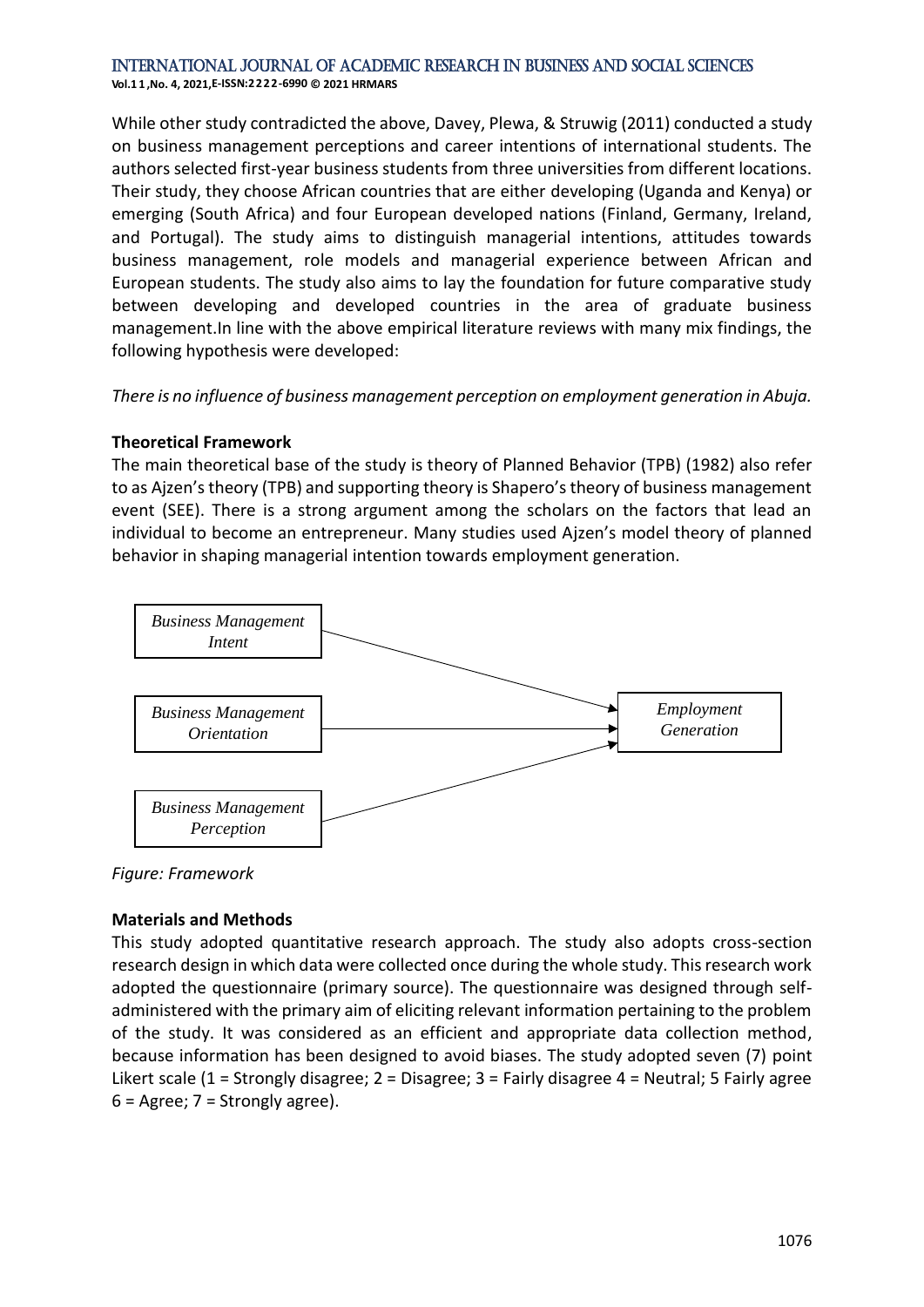**Vol.1 1 ,No. 4, 2021,E-ISSN:2222-6990 © 2021 HRMARS**

The target population of the study was an individual graduate who is in the NYSC orientation camp kubwa. The target population for this study was approximately 3,870 of the National Youth Service Corp (NYSC) (NYSC, 2021). The unit of analysis in this study were individual.The sample size is 363 using Taro Yamani (1967) formulae. The study also, adopted Stratified Random Sampling Technique.In the analysis of data, this study analyzed data using both correlation and regression analysis using Statistical Package for Social Science (SPSS) computer software 22.The data were then analyzed and interpreted statistically, while drawing conclusions or making inferences about the population of the study at one point in time.

# **Analysis and Results**

From response rate, 363 copies of questionnaire distributed, only 321 were returned while 42 were not returned. Of these 321 copies of questionnaire returned, 11 were not used because they were invalid. Therefore, only 310 copies of questionnaire returned are used for the analysis, which representing an effective response rate of 91% in this study.

# **Table 1: Result of Test of Hypothesis One**

Coefficients

|                            | <b>Unstandardized Coefficients</b> |            | Standardized<br>Coefficients |       |       |
|----------------------------|------------------------------------|------------|------------------------------|-------|-------|
| Model                      | B                                  | Std. Error | <b>Beta</b>                  |       | Sig.  |
|                            | 1.565                              | 0.318      |                              | 8.412 | 0.000 |
| 1.(Constant)<br>managerial |                                    |            |                              |       |       |
| intent                     | 1.542                              | 0.054      | 0.347                        | 5.977 | 0.035 |

a. Dependent Variable: Employment Generation

R-square: 0.89

# **Table 2: Result of Test of Hypothesis Two**

|                                                    | Coefficients                       |            |                              |        |       |
|----------------------------------------------------|------------------------------------|------------|------------------------------|--------|-------|
|                                                    | <b>Unstandardized Coefficients</b> |            | Standardized<br>Coefficients |        |       |
| Model                                              | B                                  | Std. Error | <b>Beta</b>                  |        | Sig.  |
|                                                    | 0.132                              | 0.312      |                              | 16.232 | 0.000 |
| 1.(Constant)<br><b>I</b> managerial<br>orientation | 0.132                              | 0.224      | 0.501                        | 9.529  | 0.000 |

a. Dependent Variable: Employment Generation

R-square: 0.79

# **Table 3: Result of Test of Hypothesis three**

Coefficients

|       |                             | Standardized |  |
|-------|-----------------------------|--------------|--|
| Model | Unstandardized Coefficients | Coefficients |  |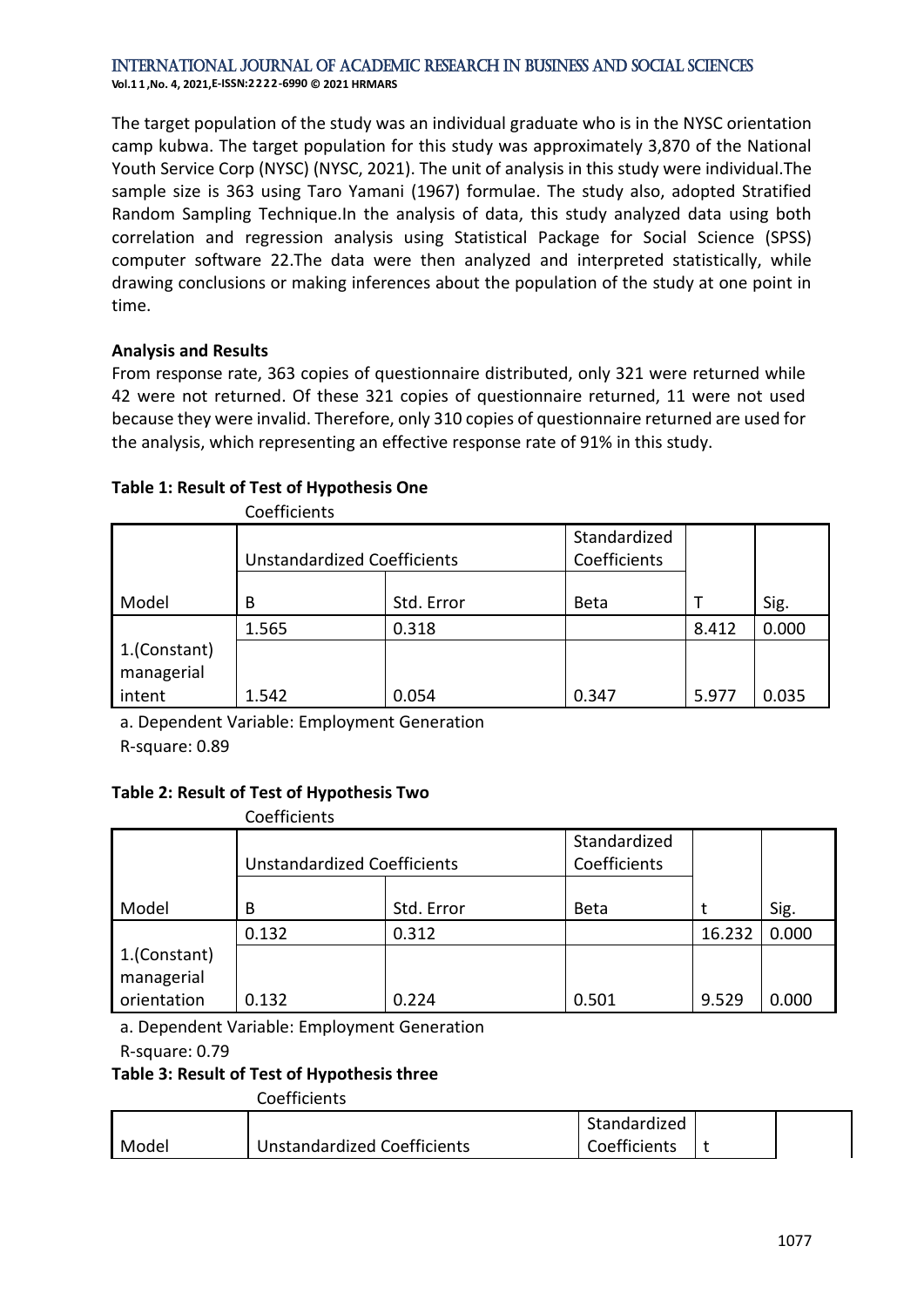**Vol.1 1 ,No. 4, 2021,E-ISSN:2222-6990 © 2021 HRMARS**

|               | B     | Std. Error | <b>Beta</b> |       | Sig.  |
|---------------|-------|------------|-------------|-------|-------|
| 1. (Constant) | 0.616 | 0.018      |             | 9.421 | 0.000 |
| businesses    |       |            |             |       |       |
| management    |       |            |             |       |       |
| perception    | 5.323 | 0.619      | 0.398       | 7.134 | 0.000 |

a. Dependent Variable: Employment Generation

R-square: 0.72

### **Table 4:** Means and Standard Deviation

| Variables                        |      | Mean Std Deviation | Decision  |
|----------------------------------|------|--------------------|-----------|
| managerial Orientation           | 3.90 | 0.56               | Supported |
| businesses management Perception | 4.33 | 0.47               | Supported |
| Managerial Intent                | 2.60 | 0.61               | Supported |
| <b>Employment Generation</b>     | 3.64 | 0.45               | Supported |

*Source: SPSS Software (Version 22), 2021*

# **Discussion and Recommendations**

Going by the results of the hypotheses formulated and analyzed, in the hypothesis one, as stated that there is a positive influence of business managerial intent on employment generation in Abuja**.** The above Table 1 supported this hypothesis. The result in Table 1 above, shows a statistically significant relationship between managerial intent and employment generation in Abuja with .347 beta and t-value of 5.977 at p<0 .001 significant levels. This finding is consistent with the previous studies (Nuhu et al. 2018; Haines et al., 2013).

This hypothesis stated that there is a positive influence of managerial orientation onemployment generation**.** The above Table 2 supported this hypothesis. The result shows a strength, influence with a beta value of .501, and t- value of 9.529 at p< 0.05. This result shows clearly that business management orientation is a strong predictor of employment generation. Therefore, it can be asserted that the higher the managerial orientation on the individual, the higher to employment generation. The above result is in line with the work of Nuhu et al. (2018); Haines et al, (2013).

The final and third hypothesis of this study stated that, there is a positive influence of business managerial perception onemployment generation. From the above Table 3, the result also shows a positive influence of business management perception onemployment generation with the beta of .398 and t-value of 7.134 at p<0.005 significance level. The result supported the hypothesis which interred that the better perception on business management the better the influence on employment generation. This outcome was in line with the finding of Kropp, Lindsay and Shoham (2008) who conducted a research on managerial intent and international business venture start up in South Africa.

This study has recommended that managerial practices in Abuja should provide more training and development programs for entrepreneurs. The training should focus on developing and nurturing the graduates across the country. Hence, improve support and assistance from the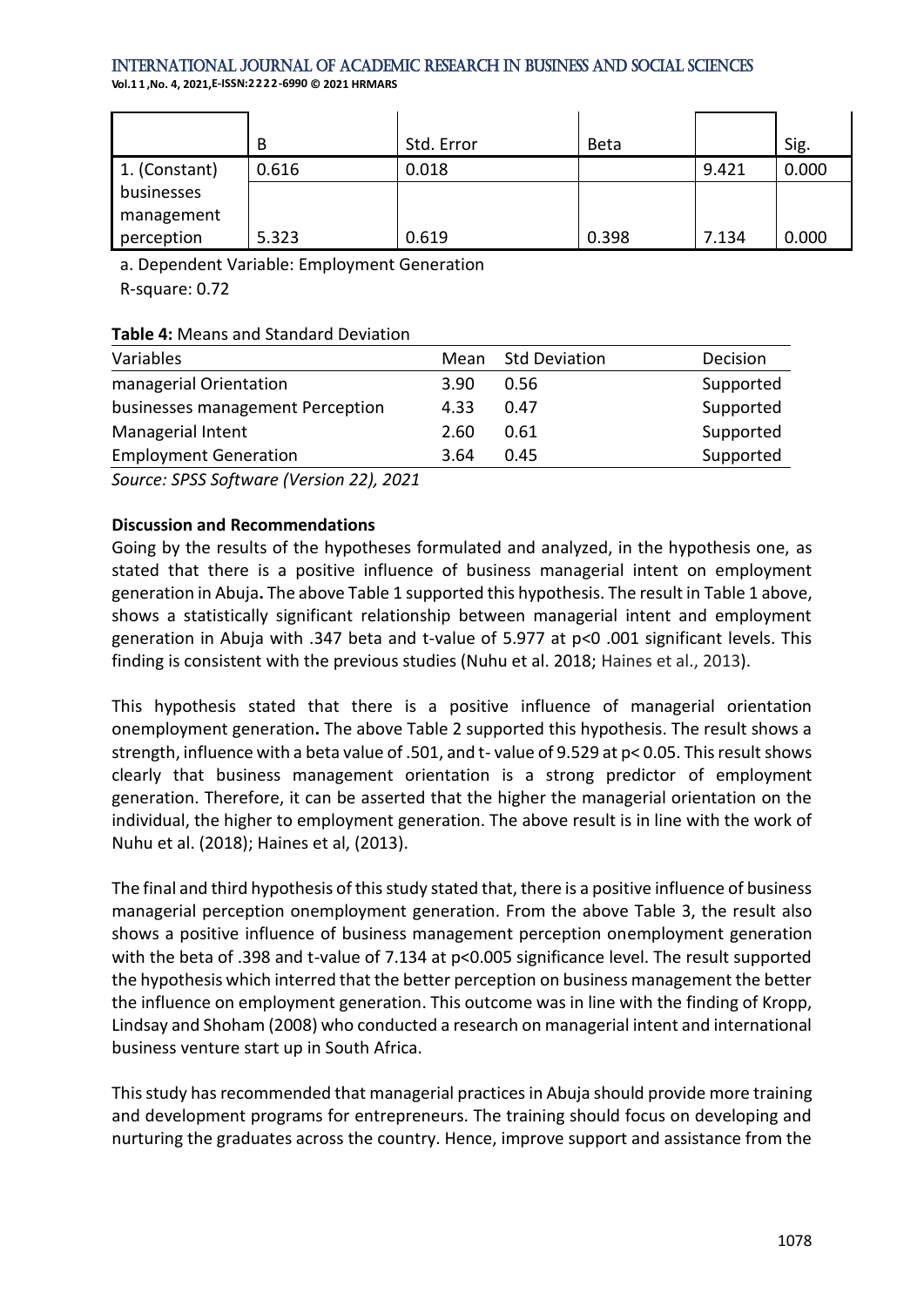**Vol.1 1 ,No. 4, 2021,E-ISSN:2222-6990 © 2021 HRMARS**

government and financial institutions would definitely help these enterprises fully engage in innovation and other proactive activities and thus allow them to venture into risky territory with a high potential for profits. Financial support from the government and financial institutions seems to be very important for the organizational performance of managerial graduates. This study suggested the future researchers should either adopt or adapt the use of a moderator and mediated. More also, using new methodological changes and new theoretical approaches.

#### **Contribution to Knowledge**

The study contributed toward understanding the influence of business management practices on employment generation in Abuja. The result of this research was in line with the previous theoretical framework and supported by literatures. Theory of planned behavior considered as a leading theory in predicting individual behavior due to its robust and validity. A theory of planned behaviors is a means that nurtured understanding entrepreneurial venture creation process by nurturing attitudes and perceptions towards the behavior.

In determining behaviors that lead to the creation of new businesses, theory of planned behavior is very explainable in these phenomena. In a nutshell perceived behavioral control has a direct connection with self-perception, this might have a significant relationship to this study. The study found that business management practices was significantly influenced on employment generation. Thus, the study supports the importance of the business management practices via managerial Intent, orientation and perception on the employment generation. The study empirical results are consistent with the conceptual and theoretical framework of the study. The results highlight the evidence of theory of planned behavior (Ajzen, 1991; Shapero's, 1982) and elucidate on the influence of the underpinning theory. In so doing, the gap between the behaviors of business management practices (managerial Intent, orientation and perception) on employment generation were filled based on the theory. In a nutshell, business management practices behavioral control has a direct connection with employment generation.

The study has contributed significantly to the existing knowledge, especially in context of Nigeria. Policy makers at various levels could enhance policies that would encourage business management (managerial Intent, orientation and perception) activities among students, youths potential business owners through skills acquisition centers and providing training that could improve business management thinking. Governments at all levels (Federal and State) should put in place policies that could enhance livelihood of their teaming youths to reduce relying on the governments and avoid redundancy among the youth after their graduation. The government should encourage small and medium business enterprises among the graduates through collaboration with financial institutions on public private partnership policy. This will improve the standard of living and reduced or eliminate unemployment among the graduates. Furthermore, criminal acts such as robbery, banditry, kidnapping, raping, drug abuse, etc. could also reduce drastically among the youths.

From the findings of this study, the Universities authority could benefit from this research by addressing or incorporating the teaching of business management (managerial Intent, orientation and perception) practices and putting in place all necessary input that should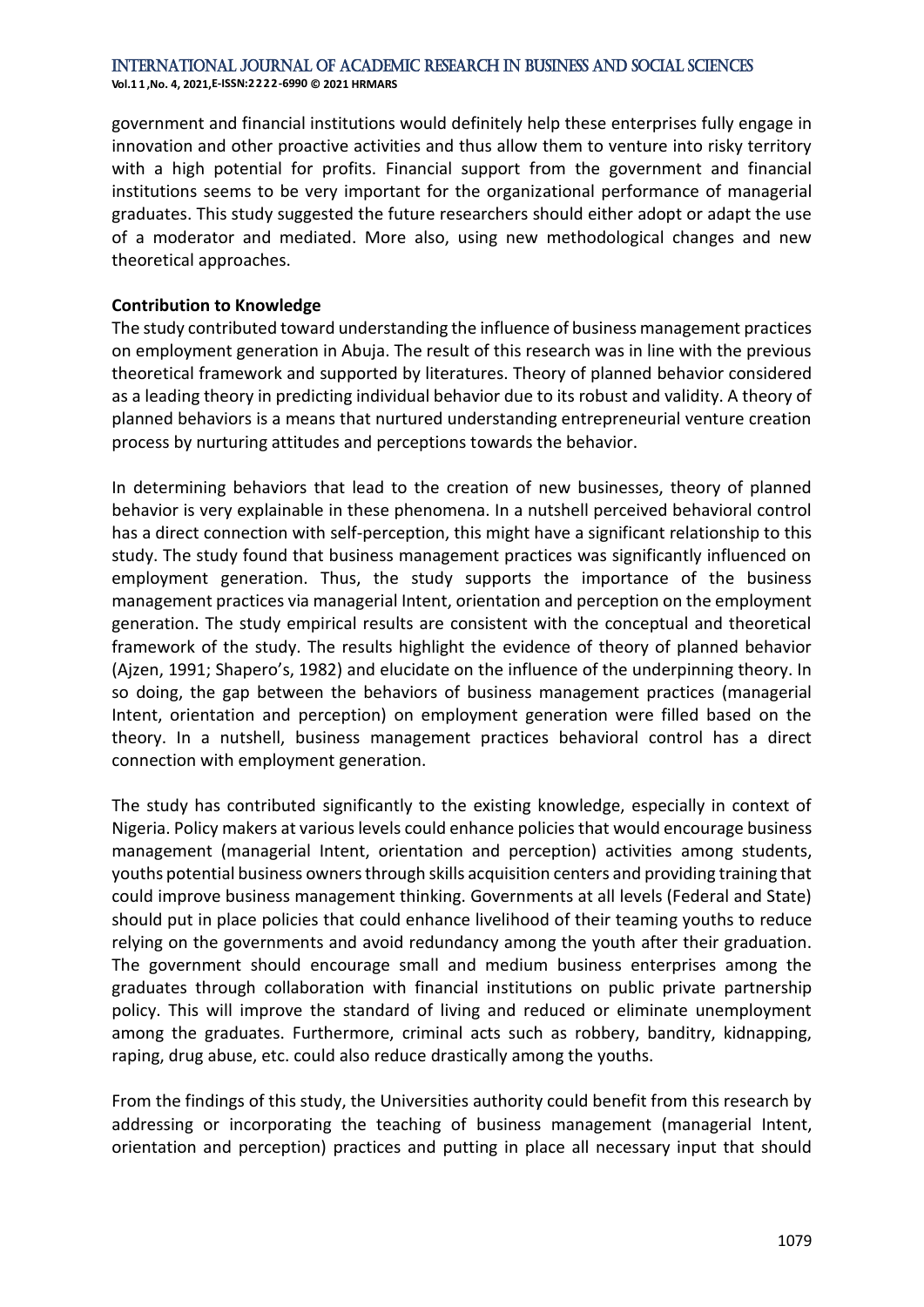**Vol.1 1 ,No. 4, 2021,E-ISSN:2222-6990 © 2021 HRMARS**

enhance students mind set and curriculum that would involve business management (managerial Intent, orientation and perception) courses in each program regardless of the student's area of specialization. The present study could also benefit universities from creation centers' that were carried out all business activities in the university. Centre for business management development should design extra curriculum activities that may encourage clubs in campus that are responsible for promoting business management activities. This could be done by encouraging exhibitions, inter house (DPP) business competition, retreat program, collaborative training with other institutions and by inviting successful businesses to deliver a speech to share practical experiences etc.

#### **Reference**

- Abisuga-Oyekunle, O. A., Patra, S. K., &Muchie, M. (2020). SMEs in sustainable development: Their role in poverty reduction and employment generation in sub-Saharan Africa. *African Journal of Science, Technology, Innovation and Development*, *12*(4), 405-419.
- Aburumman, O., Salleh, A., Omar, K., & Abadi, M. (2020). The impact of human resource management practices and career satisfaction on employee's turnover intention. *Management Science Letters*, *10*(3), 641-652.
- Acs, Z., &Storey, D. (2014). Introduction, Entrepreneurship development and Economic Development. Regional Studies, 38(8), 871-877.
- Arogundade, B.B. (2011). Businesses management Education: An Imperative for Sustainable Development in Nigeria, Journal of Emerging Trends in Educational Research and Policy Studies (JETERAPS). Vol.2 No.1: Pp 26-29.
- Arshad, A. S., Rasli, A., Arshad, A. A., & Zain, Z. M. (2014). The impact of managerial orientation on business performance: A study of technology-based SMEs in Malaysia. *Procediasocial and behavioral sciences*, *130*, 46-53.
- Audretsch, D.,& Fritsch, M. (2007). The geography of firm births in Germany. Regional Studies, 28(4), 359-365.
- Ayoade, E. O., &Agwu, P. E. (2016). Employment generation through managerial development: The Nigerian experience. *British Journal of Economics, Management & Trade*, *11*(3), 1-14.
- Baron, R. A.,& Shane, S. C. (2015). Entrepreneurship development, a process perspective, Thomson South Western, Mason, OH (2005).
- Baumol, W. (2014). Entrepreneurship development in economic theory. American Economic Review Papers and Proceedings, pp. 64–71.
- Bird, T. D. (2019). Hereditary ataxia overview. *GeneReviews®[internet]*.
- Carree, M. A., &Thurik, A. R.(2013). The Impact of Entrepreneurship development on Economic Growth. International Handbook of Businesses management Research, edited by ZoltanAcs and David Audretsch
- Davidsson, P., Lindmark, L.,&Olofsson, C. (2013). Entrepreneurship and economic development: The role of small firm formation and expansion for regional economic wellbeing. Journal of Enterprising Culture, 1, 347-366
- Haines, H. M., Hildingsson, I., Pallant, J. F., &Rubertsson, C. (2013). The role of women's attitudinal profiles in satisfaction with the quality of their antenatal and intrapartum care. *Journal of Obstetric, Gynecologic & Neonatal Nursing*, *42*(4), 428-441.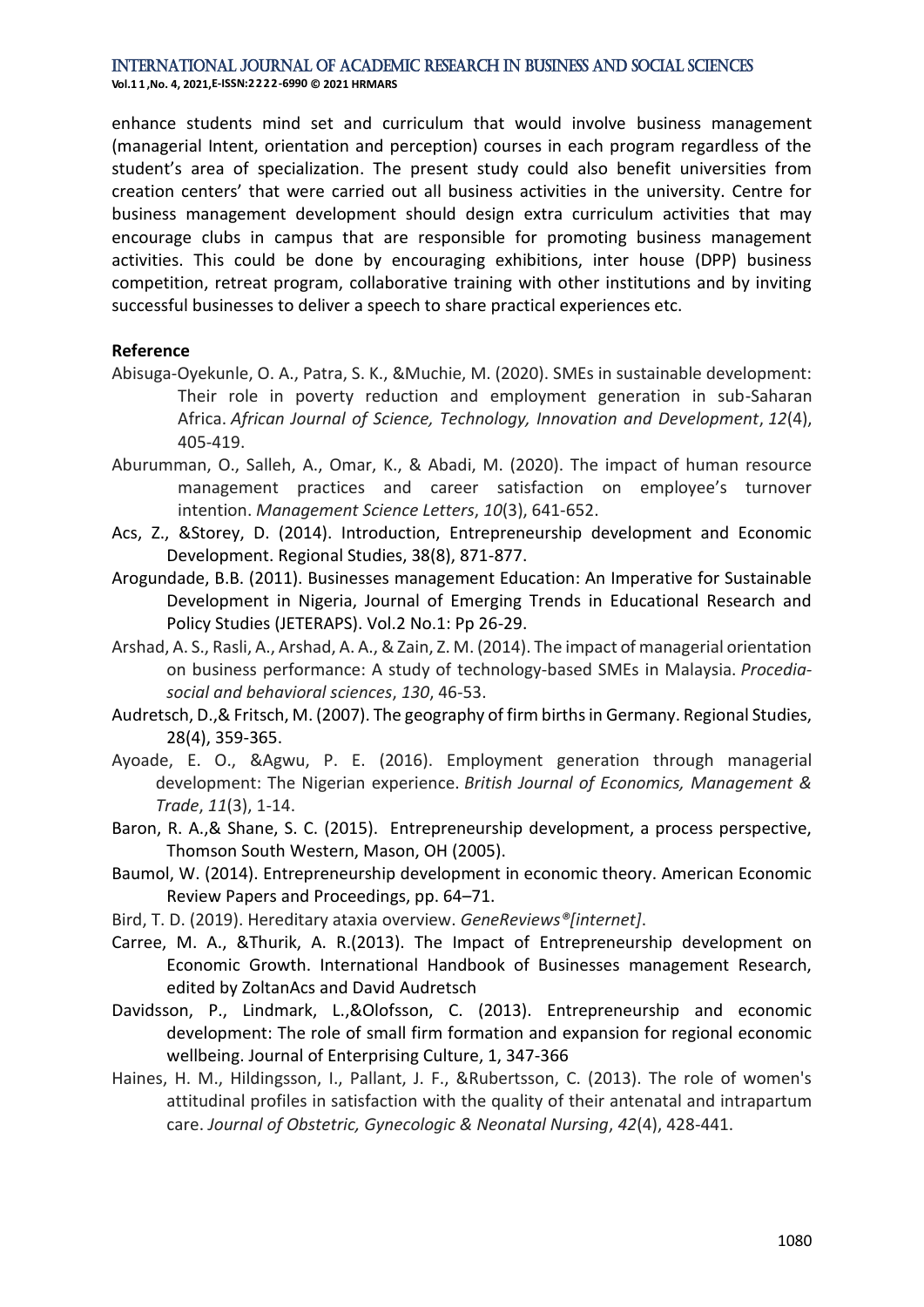**Vol.1 1 ,No. 4, 2021,E-ISSN:2222-6990 © 2021 HRMARS**

- Israel, K. J., &Johnmark, D. R. (2014). Managerial mind-set among female university students: A study of University of Jos Students, Nigeria. *Chinese Business Review*, *13*(5).
- James, J. D., Delia, E. B., &Wann, D. L. (2019). No" is not "low": Improving the assessment of sport team identification. *Sport Marketing Quarterly*, *28*(1), 34-45.
- Khalil, M., Khalil, R., & Khan, S. (2019). A study on the effect of supply chain management practices on organizational performance with the mediating role of innovation in SMEs. *Uncertain Supply Chain Management*, *7*(2), 179-190.
- Kirchhoff, B. A., & Phillips, B. D. (1988). The effect of firm formation and growth on job creation in the United States. Journal of Business Venturing, 3(4), 261-272
- Kropp, F., Lindsay, N. J., &Shoham, A. (2008). Managerial orientation and international managerial business venture startup. *International Journal of Managerial Behavior & Research*.
- Krueger, J. I. (2008). From social projection to social behaviour. *European review of social psychology*, *18*(1), 1-35.
- Lawal<sup>1</sup>, B., & Nuhu, M. Board Diversity or Tokenism: A Case for Social Inclusion and an Efficiency Model.
- Lumpkin, G. T.,&Dess, G. G. (2013). Clarifying the managerial orientation construct and linking it to performance. Academy of Management Review 21(1), 135-172
- Matanmi, S., and Awodun, M. (2015). An Assessment of Competitive Strategies and Growth Patterns of New Enterprises in Nigeria using the Developing Economy Model. Lagos Organization Review, Volume 1, No. 1, June – August: 26-32.
- Nkechi, A., Ikechukwu, E. J., &Okechukwu, U. F. (2012). Entrepreneurship development and employment generation in Nigeria: Problems and prospects. *Universal Journal of Education and General Studies*, *1*(4), 88-102.
- Nuhu, M., & Ahmad, B. S. (2017). Board composition and performance of listed firms in Nigeria: mediated and moderated model. *Academic Journal of Business and Retail Management Research,* 3(11), 25-38
- Nuhu, M., & Ahmad, B. S. (2017). Does corporate governance matter? Issues and challenges of the code of best practice in Nigerian. *Academic Journal of Business and Retail Management Research,* 3(11), 116-123
- Nuhu, M., &Hussani, S. M. (2017). Empirical study of the relationship between board of director mechanisms and perceived performance of listed firms in Nigeria. *Journal of Accounting and Finance in Emerging Economies*, *3*(2), 159-178.
- Nuhu, M., Rogo, H. B., & Mohammed, U. D. (2018). Investigating the Influence of Shareholder Mechanisms on the Perceived Performance of Listed Firms in Nigeria. *Review of Economics and Development Studies*, *4*(1), 79-89.
- Ogundele, O. J. K., Akingbade, W. A., &Akinlabi, H. B. (2017). Entrepreneurship training and education as strategic tools for poverty alleviation in Nigeria. *American International Journal of Contemporary Research*, *2*(1), 148-156.
- Ogundele, O.J.K., and Olayemi, O.O. (2004); Managerial Education and Social Economic Reconstruction; Nigeria Journal of Curriculum and Institution, Vol. 12, No. 1, September
- Osabohien, R., Matthew, O., Gershon, O., Ogunbiyi, T., & Nwosu, E. (2019). Agriculture development, employment generation and poverty reduction in West Africa. *The Open Agriculture Journal*, *13*(1).